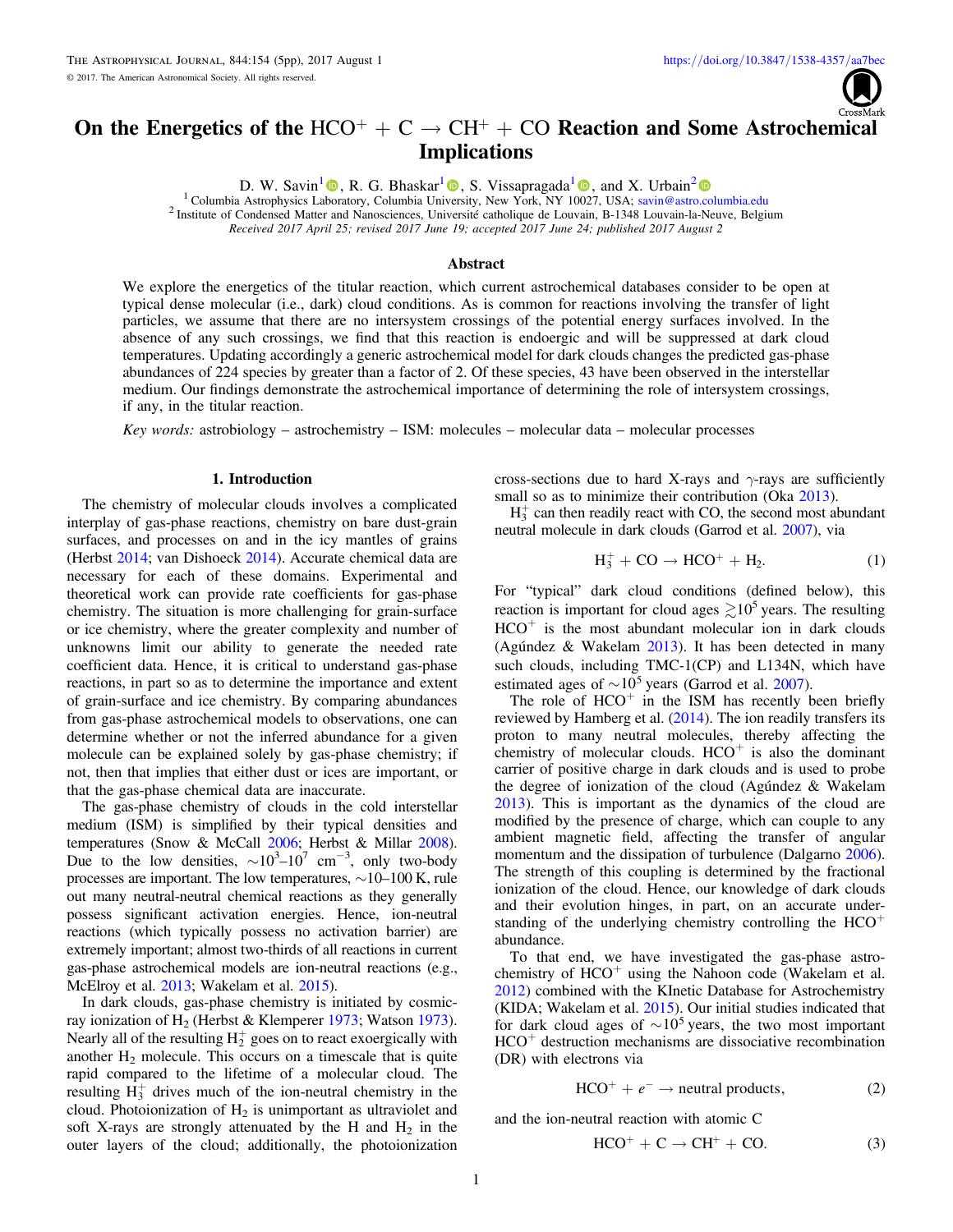<span id="page-1-0"></span>Reaction  $(2)$  $(2)$  $(2)$ , DR of HCO<sup>+</sup>, has been extensively studied both theoretically and experimentally (for a review see Hamberg et al. [2014](#page-4-0)). Though some issues remain, it is thought to be relatively well understood. The same cannot be said for Reaction ([3](#page-0-0)), for which there appears to be no theoretical or experimental studies. Present-day astrochemical models use the recommended rate coefficient of Prasad & Huntress ([1980](#page-4-0)), which seems to be an estimate based on the Langevin formalism.

Given the apparent importance of Reaction ([3](#page-0-0)), we explored the possibility of measuring it in our laboratory. Recently we have developed a novel dual-source, merged-beams apparatus for studying ion-neutral reactions. With this device we have measured reactions of  $H_3^+$  with atomic C and O (O'Connor et al. [2015](#page-4-0); de Ruette et al. [2016](#page-4-0)) and investigated the astrochemical implications of our new chemical data (de Ruette et al. [2016](#page-4-0); Vissapragada et al. [2016](#page-4-0)). So it seemed a natural extension of that work to study Reaction ([3](#page-0-0)). However, as we investigated the energetics of this reaction, we quickly realized that it was unlikely to be exoergic; rather, it is more likely to be endoergic by an amount sufficiently large for this channel to be closed at molecular cloud temperatures. This raises the question: what are the astrochemical implications of Reaction ([3](#page-0-0)) being endoergic?

In the rest of this paper we explore these implications. Section 2 reviews the energetics of Reaction  $(3)$  $(3)$  $(3)$ . Section 3 briefly discusses our dark cloud astrochemical model. Section [4](#page-2-0) presents the results of our modeling and discusses some of the astrochemical implications of Reaction ([3](#page-0-0)) being closed at dark cloud temperatures. Lastly, Section [5](#page-3-0) summarizes our findings.

#### 2. Energetics

In the cold ISM, molecules reside primarily in their lowest electronic state (X) and lowest vibrational level. The rotational populations are more sensitive to the temperature and density of the gas, but the bulk of the population typically resides in the lowest rotational levels. Rotational excitations have a negligible effect on the energetics of Reaction ([3](#page-0-0)). For our calculations here, we assume that all parent and daughter molecules are in their lowest electronic, vibrational, and rotational levels.

The neutral C in dark clouds is of  ${}^{3}P$  symmetry. The HCO<sup>+</sup> has a  ${}^{1}\Sigma^{+}$  symmetry. Taking into account spin multiplicities (Talbi et al. [1991](#page-4-0)) and making the common assumption for reactions involving the transfer of light particles that intersystem crossings of the potential energy surfaces do not lead to substantial redistribution of the flux among the different spin symmetries (Salem & Rowland [1972](#page-4-0); Li & Guo [2014](#page-4-0); Martinez et al. [2015](#page-4-0)), the two lowest energy channels for Reaction  $(3)$  $(3)$  $(3)$  at 0 K are

$$
HCO^{+}(X^{1}\Sigma^{+}) + C(^{3}P)
$$
  
\n
$$
\rightarrow CH^{+}(a^{3}\Pi) + CO(X^{1}\Sigma^{+}) + \Delta E,
$$
\n(4)

$$
\rightarrow CH^{+}(X^{1}\Sigma^{+}) + CO(a^{3}\Pi) + \Delta E. \tag{5}
$$

Here  $\Delta E$  is the reaction energy, defined here as the change in the total internal energies of the reactants and daughter products.  $\Delta E$  is negative for endoergic reactions and positive for exoergic reactions.

The energies needed to calculate the energetics for Reactions (4) and (5) are given in Table 1. The dissociation

Table 1 Quantities Needed to Determine the Energetics for Reactions (4)–([6](#page-2-0))

| <b>Process</b>                                              | $D_{\rm e}$ | <b>ZPE</b> | $D_0$  | $ \Delta E $ |
|-------------------------------------------------------------|-------------|------------|--------|--------------|
|                                                             | (eV)        | (eV)       | (eV)   | (eV)         |
| $HCO^+(X^1\Sigma^+) \rightarrow H^+(^1S) + CO(X^1\Sigma^+)$ | 6.400       | 0.437      | 5.963  | .            |
| $CH^+(X^1\Sigma^+) \rightarrow C^+(2P) + H(^2S)$            | 4.264       |            | 4.085  | .            |
| $CH^+(a^3\Pi) \rightarrow C^+(2P) + H(^2S)$                 | 3.068       | 0.167      | 2.901  |              |
| $CO(X^1\Sigma^+) \rightarrow C(^3P) + O(^3P)$               | 11.224      | 0.134      | 11.090 | .            |
| $CO(a^3\Pi) \rightarrow C(^3P) + O(^3P)$                    | 5.188       | 0.109      | 5.079  | .            |
| $CO(X^1\Sigma^+) \rightarrow CO(a^3\Pi)$                    | .           |            | .      | 6.011        |
| $C^+(^2P) + H(^2S) \rightarrow C(^3P) + H^+(^1S)$           |             |            |        | 2.338        |

Note.  $D_e$  is the dissociation energy from the molecular potential minimum, ZPE is the zero-point energy of the lowest ro-vibrational level of the molecule,  $D_0$  is the dissociation energy from this lowest level, and  $\Delta E$  is the reaction energy. The various energies are taken from Huber & Herzberg ([1976](#page-4-0)), Mladenović & Schmatz ([1998](#page-4-0)), Barinovs & van Hemert ([2004](#page-4-0)), Hechtfischer et al. ([2002](#page-4-0)), Irikura ([2007](#page-4-0)), Shi et al. ([2013](#page-4-0)), Mladenović & Roueff ([2014](#page-4-0)), Kramida et al. ([2015](#page-4-0)), and M. Delsaut & J. Liévin (2017, in preparation).

energy from the molecular potential minimum is  $D_e$ . For  $HCO<sup>+</sup>$ , we take the value from Mladenović & Schmatz ([1998](#page-4-0)) for the case where the  $H^+$  is bound to the C. For CH<sup>+</sup>, we use the data of Barinovs  $\&$  van Hemert ([2004](#page-4-0)) and for CO that of Shi et al.  $(2013)$  $(2013)$  $(2013)$ . For the reaction energetics, the quantity needed is the dissociation energy from the lowest ro-vibrational level,  $D_0$ , which is  $D_e$  minus the zero-point energy (ZPE). Hechtfischer et al. ([2002](#page-4-0)) measured  $D_0$  for CH<sup>+</sup>(X<sup>T</sup> $\Sigma$ <sup>+</sup>). We calculate  $D_0$  for the other systems using the ZPE for HCO<sup>+</sup> from Mladenović & Roueff ([2014](#page-4-0)), for  $CH^+(a^3\Pi)$  from M. Delsaut & J. Liévin (2017, in preparation), and for  $CO(X<sup>1</sup>\Sigma<sup>+</sup>)$ from Irikura ([2007](#page-4-0)). For  $CO(a^3\Pi)$ , we have calculated the ZPE using the molecular constants of Huber & Herzberg ([1976](#page-4-0)). We also note that the  $CH^+$   $D_0$  is for dissociation to  $C^{+}(^2P)$  + H(<sup>2</sup>S). Reactions (4) and (5) involve H<sup>+</sup>(<sup>1</sup>S) bonding to the  $C(^3P)$ . Using the energies from Kramida et al. ([2015](#page-4-0)), these lie an additional 2.388 eV above the products of the  $CH<sup>+</sup>$  dissociation limit.

From the information above, we can readily calculate  $\Delta E$  for Reactions (4) and (5). For Reaction (4) we lose energy dissociating HCO<sup>+</sup>(X<sup>1</sup> $\Sigma$ <sup>+</sup>) and gain energy going from C(<sup>3</sup>P) + H<sup>+</sup>(<sup>1</sup>S) to CH<sup>+</sup>(a<sup>3</sup>II). This gives  $\Delta E = -5.963 \text{ eV} + 2.901 \text{ eV} +$ 2.338 eV  $= -0.724$  eV, where the negative energy means that the reaction is endoergic. In a more chemical notation, the enthalpy of the reaction at 0 K is  $\Delta_{\rm r} H_0 = 69.9 \text{ kJ} \text{ mol}^{-1}$ , where a positive enthalpy signifies that the reaction is endoergic. The calculations are similar for Reaction  $(5)$ , except that now we gain energy forming  $CH^+(X^1\Sigma^+)$  and lose energy exciting the CO to the a<sup>3</sup>II symmetry. This gives  $\Delta E =$  $-5.963 \text{ eV} + 4.086 \text{ eV} + 2.338 \text{ eV} -6.011 \text{ eV} = -5.550 \text{ eV}.$ The corresponding enthalpy of the reaction at 0 K is  $\Delta_{\rm r} H_0 =$ 535.4 kJ mol−<sup>1</sup> , hence both reactions are endoergic by an amount  $\Delta E/k_B = -8,402$  K for Reaction (4) and −64,405 K for Reaction  $(5)$ , where  $k_B$  is the Boltzmann constant. All of these quantities have been calculated for 0 K. The energetics at dark cloud temperatures of ∼10 K are essentially the same.

From this analysis, it is not clear why Prasad & Huntress ([1980](#page-4-0)) treated Reaction ([3](#page-0-0)) as being open with a thermal rate coefficient of  $1.1 \times 10^{-9}$  cm<sup>3</sup> s<sup>-1</sup>. In their compilation of reactions for gas-phase chemistry in interstellar clouds, they did not discuss the issues of spin multiplicities or intersystem crossings. It seems likely that they did not consider these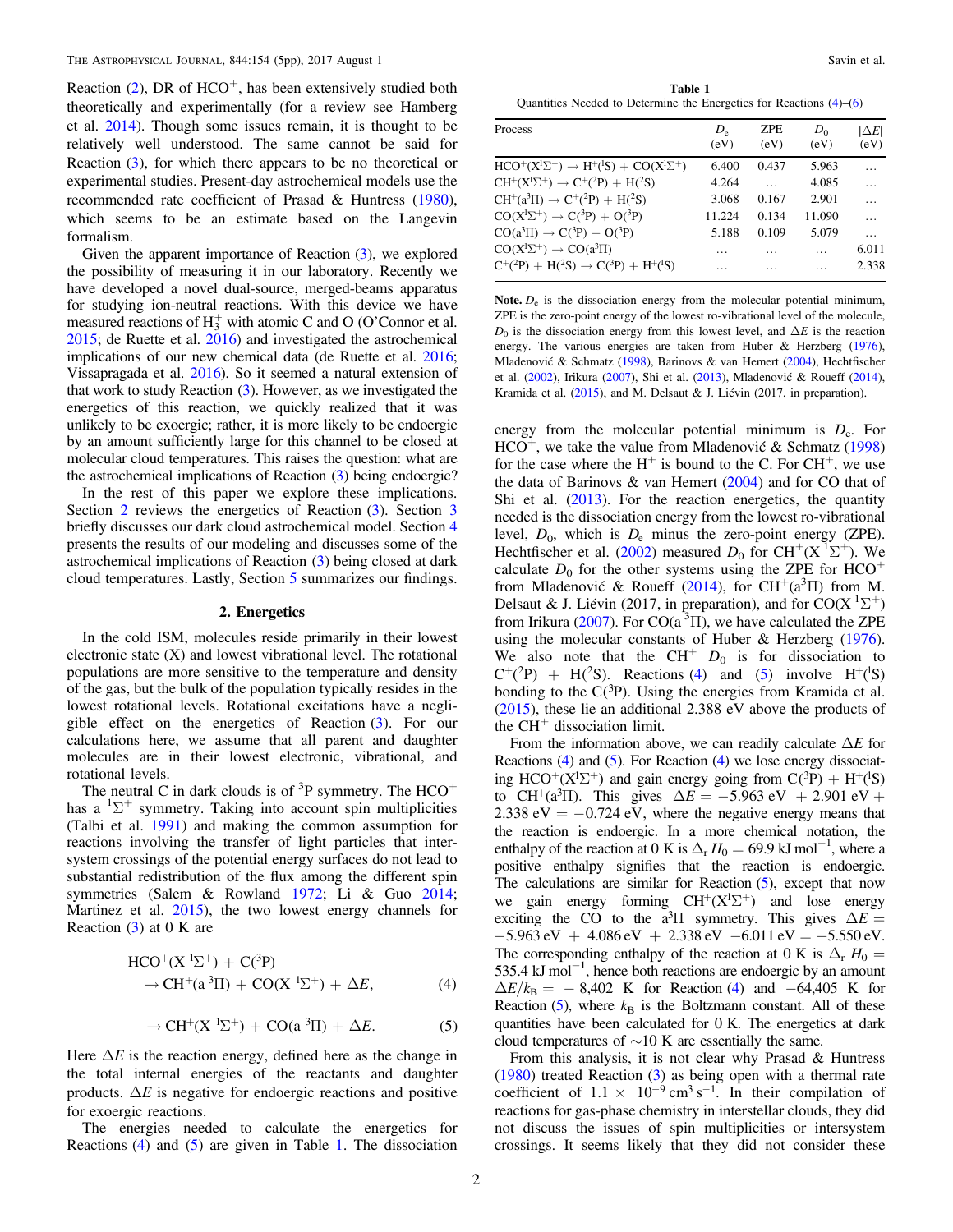<span id="page-2-0"></span>

Figure 1. Most important HCO<sup>+</sup> destruction mechanisms, in percentage, for a generic dark cloud as a function of cloud age. The left panel shows the destruction mechanisms when Reaction ([3](#page-0-0)) is treated as open, and the right panel when the reaction is closed. The solid curve is for DR (Reaction [2](#page-0-0)), the dotted–dashed curve is for the reaction with atomic C (Reaction [3](#page-0-0)), the short-dashed curve is for Reaction ([11](#page-3-0)), the long-dashed curve is for Reaction ([12](#page-3-0)), and the dotted curve is for Reaction ([13](#page-3-0)).

issues, but rather just assumed that the  $CH<sup>+</sup>$  and CO both formed in their ground symmetries, namely

$$
HCO^{+}(X^{1}\Sigma^{+}) + C(^{3}P) \rightarrow CH^{+}(X^{1}\Sigma^{+}) + CO(X^{1}\Sigma^{+}) + \Delta E.
$$
\n(6)

Here, the reaction would be exoergic by  $\Delta E = -5.963 \text{ eV} +$ 4.085 eV + 2.338 eV = 0.460 eV or  $\Delta E/k_B = 5$ , 338 K. The enthalpy would be  $\Delta_{\rm r} H_0 = -44.4 \text{ kJ} \text{ mol}^{-1}$ , where the negative sign signifies that the reaction is exoergic. But this channel would be open only if an intersystem transition occurred during the reaction. For now we follow the common practice of assuming that intersystem crossings are not important for reactions involving the transfer of light particles. Thus, below we assume that Reaction  $(3)$  $(3)$  $(3)$  does not proceed in the cold ISM. Definitively resolving this issue will likely require detailed theoretical and experimental chemical studies.

Lastly, we note that the enthalpy for some of the above reactions can also be calculated using the Active Thermochemical Tables hosted at Argonne National Laboratory.<sup>3</sup> These tables do not provide the data needed for Reaction ([4](#page-1-0)); however, they do give  $\Delta_{\rm r}$  H<sub>0</sub> for Reactions ([5](#page-1-0)) and (6) as 546.13  $\pm$  0.10 kJ mol<sup>-1</sup> and  $-33.25 \pm 0.01 \text{ kJ} \text{ mol}^{-1}$ , respectively. These are about 11 kJ mol−<sup>1</sup> larger than our values derived here, but do not change any of our conclusions about the energetics.

#### 3. Dark Cloud Model

We adopt here the generic dark cloud conditions given by Wakelam et al. ([2015](#page-4-0)), using their initial chemical abundances,

a visual extinction of  $A_v = 30$ , a hydrogen nuclei number density of  $n_{\text{H}} = 10^4 \text{ cm}^{-3}$ , a temperature of 10 K, and a cosmic-ray ionization rate for H<sub>2</sub> of  $\zeta = 10^{-17} \text{ s}^{-1}$ . The chemical evolution of the cloud is calculated using Nahoon (Wakelam et al. [2012](#page-4-0)) and a version of KIDA (Wakelam et al. [2015](#page-4-0)) which we have updated as described below. KIDA includes 489 species and over 7500 reactions.

We have modified KIDA slightly by incorporating our experimentally derived thermal rate coefficient results from O'Connor et al. ([2015](#page-4-0)) for the reactions

$$
C + H_3^+ \rightarrow CH^+ + H_2,\tag{7}
$$

$$
\rightarrow CH_2^+ + H. \tag{8}
$$

Additionally, we use our experimental results from de Ruette et al. ([2016](#page-4-0)) for

$$
O + H_3^+ \rightarrow OH^+ + H_2,\tag{9}
$$

$$
\rightarrow H_2O^+ + H. \tag{10}
$$

However, in this case we only extracted the thermal rate coefficient for the sum of both channels. Here we have assumed branching ratios of 100%:0% and 0%:100% for forming  $OH^+:H_2O^+$ , and find no difference in the results of our astrochemical simulations. We attribute this to  $OH^+$  and  $H_2O^+$ both undergoing rapid sequential hydrogen abstraction with the abundant  $H_2$  to form  $H_3O^+$ .

#### 4. Astrochemical Implications

Figure 1 shows the dominant  $HCO<sup>+</sup>$  destruction mechanisms for our generic dark cloud as a function of the cloud age. The left panel shows the destruction mechanisms when

<sup>3</sup> http://[atct.anl.gov](http://atct.anl.gov/)/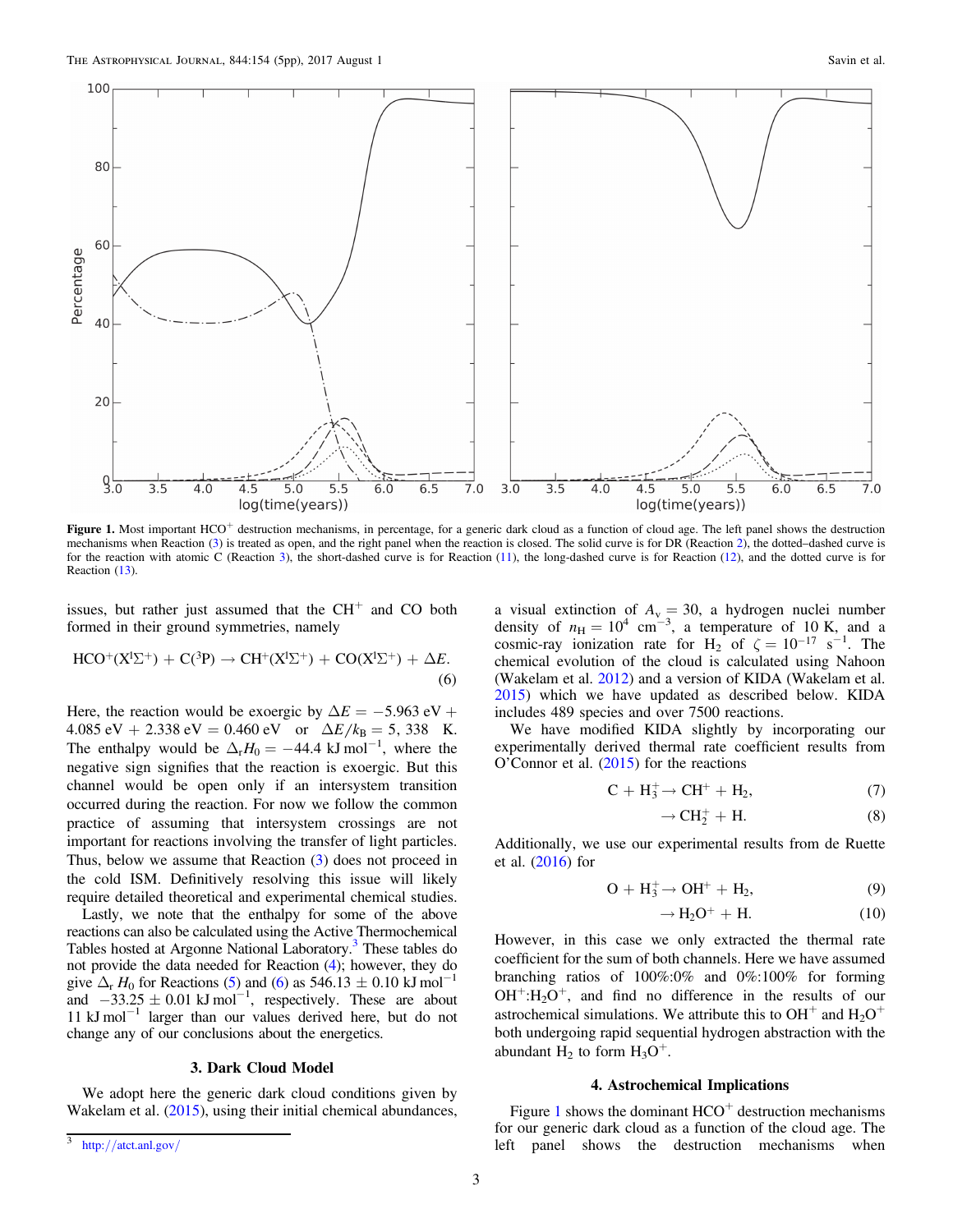<span id="page-3-0"></span>

Figure 2. Ratios of the predicted abundances for all species in KIDA that are significantly impacted by the closing of Reaction ([3](#page-0-0)) for cloud ages between  $10<sup>5</sup>$  and  $10<sup>6</sup>$  years. Abundances were calculated for the channel being closed ( $\chi_{\text{closed}}$ ) and assuming that the channel is open ( $\chi_{\text{open}}$ ). The log of the ratio is plotted as a function of cloud age for the initial conditions discussed in the text. The dashed lines represent the thresholds for "significantly" affected species (those with abundances that change by a factor of 2 or more). The red curve shows the abundance ratio for  $HCO^+$ , the dark blue for C, and the light blue for  $CH<sup>+</sup>$ . The remaining gray and black curves are for all of the 222 other significantly affected species in KIDA, with the black curves showing the 43 of these that have been observed in the ISM.

Reaction ([3](#page-0-0)) is treated as open and the right panel when the reaction is closed. If the reaction were indeed open, then the two dominant destruction mechanisms would be Reactions ([2](#page-0-0)) and ([3](#page-0-0)), with Reaction (3) becoming unimportant after  $10^{5.3}$ years as the free atomic C becomes bound up into molecules. However, our energetics study indicates that Reaction ([3](#page-0-0)) is closed, and that DR is the dominant  $HCO<sup>+</sup>$  destruction mechanism for all cloud ages.

In either case, for cloud ages between  $\sim 10^5$  and  $10^6$  years,  $HCO<sup>+</sup>$  can also be destroyed via the minor reactions

$$
HCO^+ + C_3 \rightarrow CO + C_3H^+, \tag{11}
$$

$$
HCO^+ + H_2O \rightarrow CO + H_3O^+, \qquad (12)
$$

and

$$
HCO^+ + HCN \rightarrow CO + HCNH^+. \tag{13}
$$

The percentage contribution of these reactions to the total  $HCO<sup>+</sup>$  destruction rate are also shown in Figure [1.](#page-2-0)

We have also calculated the predicted abundances for all 489 species in KIDA. The abundances were calculated with Reaction ([3](#page-0-0)) closed ( $\chi_{\text{closed}}$ ) and open ( $\chi_{\text{open}}$ ). The latter is currently assumed by astrochemical databases. Figure 2 shows the log of the relative abundance ratios  $\chi_{\text{closed}}/\chi_{\text{open}}$ , where we plot only those species with abundance ratios that change by a factor of 2 or more for cloud ages between  $10<sup>5</sup>$  and  $10<sup>6</sup>$  years. Also plotted for reference is the abundance ratio for  $HCO<sup>+</sup>$ .

The structure seen in Figure 2 can readily be explained by the changes in the abundances of  $CH^+$ , C, and  $HCO^+$ . The abundance of  $CH<sup>+</sup>$  is reduced by the closing of Reaction ([3](#page-0-0)). As a result, the predicted abundances increase for those species which are destroyed by reactions with  $CH<sup>+</sup>$ . Closing Reaction ([3](#page-0-0)) also generally increases the abundances of C and  $HCO<sup>+</sup>$ ; and the predicted abundances increase for those species that are formed through reactions involving C and/or  $HCO<sup>+</sup>$ . Conversely, the abundances decrease for those species requiring  $CH<sup>+</sup>$  to form and/or if the precursors to these species are destroyed in reactions with C and/or  $HCO<sup>+</sup>$ .

For typical observed cloud ages of between  $10<sup>5</sup>$  and  $10<sup>6</sup>$  years, we find that the predicted abundances of 224 species change by more than a factor of 2. Of these species, 43 have been observed in the ISM. Many of these are predicted to form in the gas phase (Walsh et al. [2009](#page-4-0); Agúndez & Wakelam  $2013$ ), such as the neutral hydrocarbons  $CH_3$ ,  $CH_4$ ,  $C_2H_2$ ,  $C_2H_4$ , and CH<sub>3</sub>CCH; the amines CH<sub>2</sub>NH<sub>2</sub> and CH<sub>3</sub>NH<sub>2</sub>; the cyanides and isocyanides HNC,  $CH<sub>3</sub>CN$ ,  $H<sub>2</sub>CCN$ , and  $HNC<sub>3</sub>$ ; the polyynes and methylpolyynes  $C<sub>4</sub>H<sub>2</sub>$ ,  $CH<sub>3</sub>C<sub>4</sub>H$ , and  $CH_3C_6H$ ; the cyanopolyynes  $HC_4N$ ,  $HC_5N$ , and  $CH_3C_3N$ ; and the molecular cations  $CH^+$ ,  $HCNH^+$ ,  $H_2COH^+$ , and  $HC_3NH^+$ .

#### 5. Summary

 $HCO<sup>+</sup>$  is an important ion in the chemical and physical evolution of dark molecular clouds. We have explored the energetics of Reaction ([3](#page-0-0)), which has long been assumed to be exoergic (Prasad & Huntress [1980](#page-4-0)) and as a result also appeared to be astrochemically important. However, in reactions involving the transfer of light particles it is commonly assumed that intersystem crossings are unimportant. If that is the case, then our results indicate that Reaction ([3](#page-0-0)) is endoergic and will not proceed at typical molecular cloud temperatures. Our modeling of a generic dark cloud with this channel closed indicates that DR is the dominant destruction mechanism of  $HCO<sup>+</sup>$  at all cloud ages. We also find that the predicted abundances of 224 species change by greater than a factor of 2 as a result of closing Reaction  $(3)$  $(3)$  $(3)$ . Our findings demonstrate the astrochemical importance of determining the role of intersystem crossings in Reaction ([3](#page-0-0)).

As a final point, our findings are unlikely to have any impact on the long-standing issue of  $HCO<sup>+</sup>$  and  $CH<sup>+</sup>$ abundances in diffuse clouds (Godard et al. [2010](#page-4-0); Valdivia et al. [2017](#page-4-0)). The observed abundances are 1 to 2 orders of magnitude larger than predicted by UV-dominated chemical models that include Reaction ([3](#page-0-0)). If this reaction were closed, it would reduce the  $HCO<sup>+</sup>$  destruction rate, thereby increasing the predicted abundance. However, this is unlikely to result in an increase that is more than a factor of a couple, as DR is more likely to be the dominant  $HCO<sup>+</sup>$  destruction mechanism in either case. As for  $CH^+$ , if Reaction  $(3)$  $(3)$  $(3)$  were closed, it would decrease the predicted  $CH<sup>+</sup>$  abundance, thereby further increasing the existing discrepancy between observations and models.

The authors thank K. Bowen, P.-M. Hillenbrand, J. Liévin, D. C. Lis, O. Novotný, I. R. Sims, and A. Viggiano for stimulating discussions. D.W.S. and R.G.B. were supported in part by the NASA Astrophysics Research and Analysis (APRA) program and the NSF Division of Astronomical Sciences Astronomy and Astrophysics Grants (AAG) program. S.V. was supported in part by a Barry Goldwater Scholarship and the USRA James B. Willett Educational Memorial Scholarship Award. X.U. is a Senior Research Associate of the Fonds de la Recherche Scientifique-FNRS.